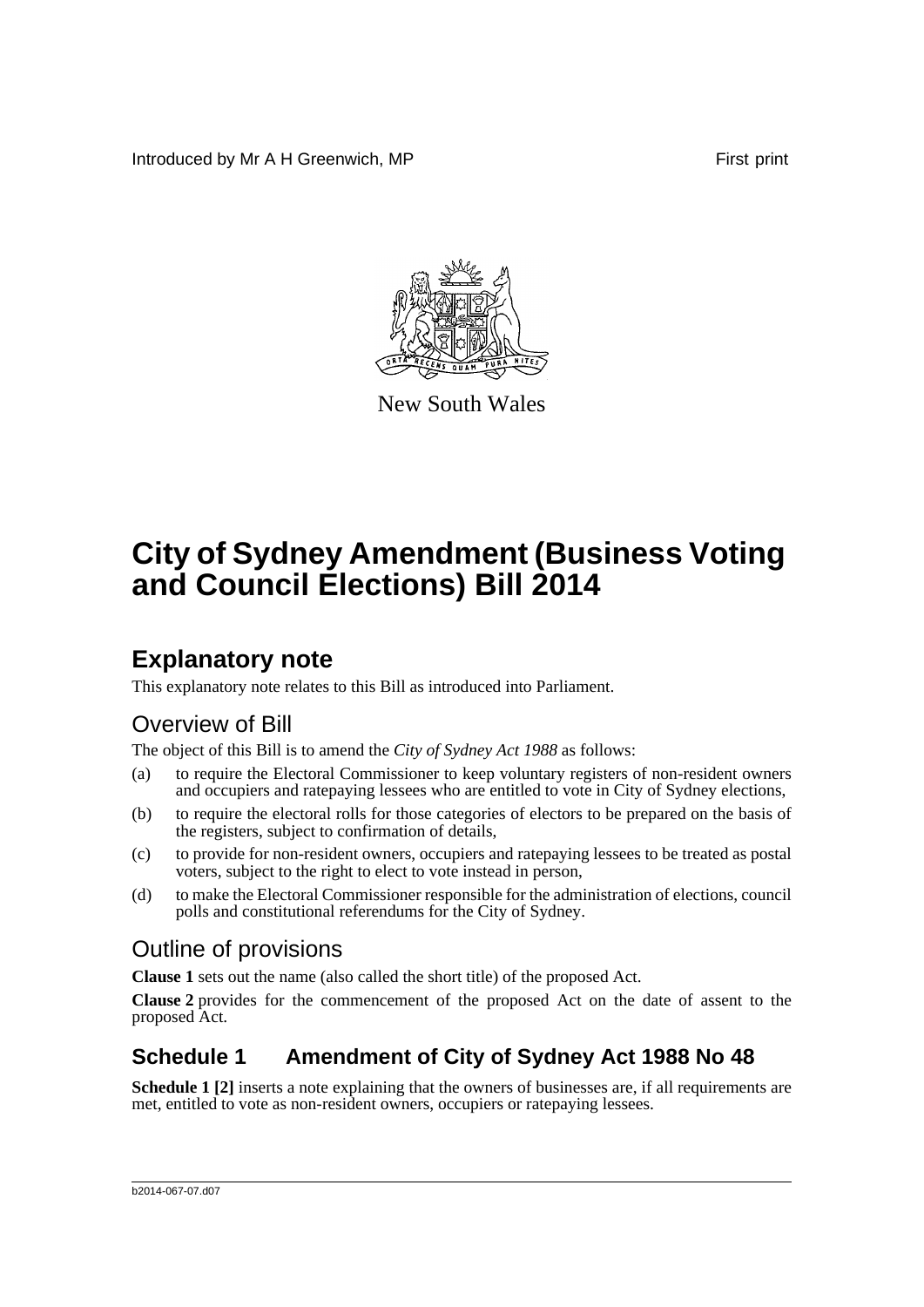**Schedule 1 [3]** requires the Electoral Commissioner to keep a non-resident owners register comprising persons who are entitled to be enrolled as electors as owners of rateable land in the City of Sydney and an occupiers and ratepaying lessees register comprising persons who are entitled to be enrolled as electors as occupiers of rateable land or ratepaying lessees in the City of Sydney. The registers are to contain the names of persons who are so entitled who make a claim to the Commissioner for listing on the registers. The registers are to be used as the basis for the roll for elections of non-resident owners of rateable land and the roll of occupiers and ratepaying lessees. The registers are also to be made publicly available by both the Commissioner and the general manager of the Council of the City of Sydney. **Schedule 1 [1], [4] and [5]** make consequential amendments.

**Schedule 1 [7]** replaces the current requirement for an enrolment letter to be sent out by the Electoral Commissioner 90 days before the closing date of an election with a requirement for the Commissioner to contact persons on the non-resident owners register or the occupiers and ratepaying lessees register to confirm particulars for inclusion on the roll. When contacted for this purpose, a person may also elect not to be included on a roll for an election or to vote in person rather than by postal vote. The Electoral Commissioner is prohibited from including a person on a roll of non-resident owners or occupiers and ratepaying lessees if the person has elected not to be included, has otherwise indicated that the person does not wish to be so included or fails to respond to a request to confirm particulars. **Schedule 1 [6]** makes a consequential amendment.

**Schedule 1 [8]** provides for persons who are on the roll of non-resident owners of rateable land or the roll of occupiers and ratepaying lessees to be treated as postal voters, subject to an election to vote in person.

**Schedule 1 [9]** provides for the Electoral Commissioner to administer elections, council polls and constitutional referendums for the City of Sydney.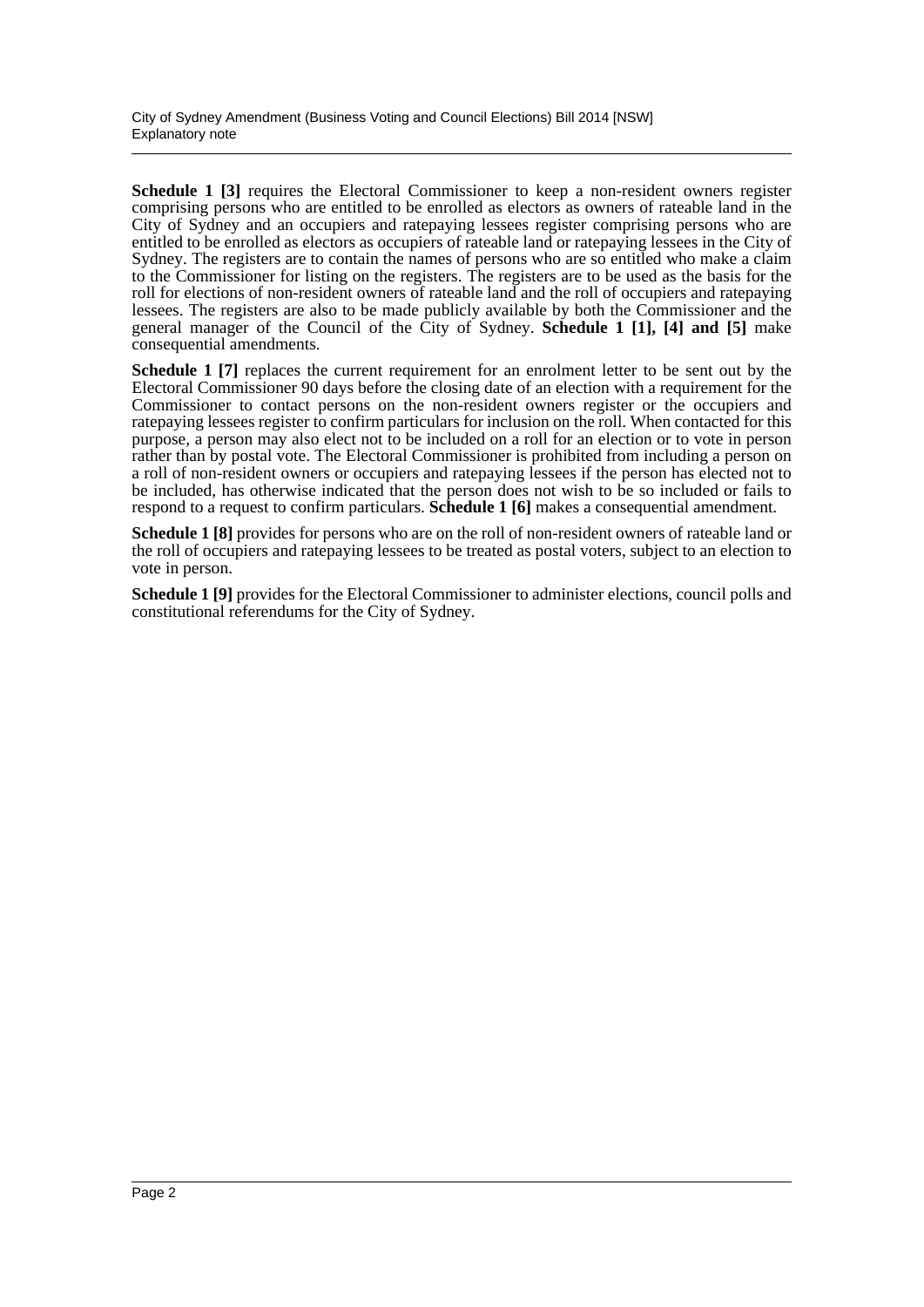Introduced by Mr A H Greenwich, MP First print



New South Wales

# **City of Sydney Amendment (Business Voting and Council Elections) Bill 2014**

### **Contents**

|            |                                            | Page          |
|------------|--------------------------------------------|---------------|
|            | Name of Act                                | $\mathcal{P}$ |
| 2          | Commencement                               | 2             |
| Schedule 1 | Amendment of City of Sydney Act 1988 No 48 | 3             |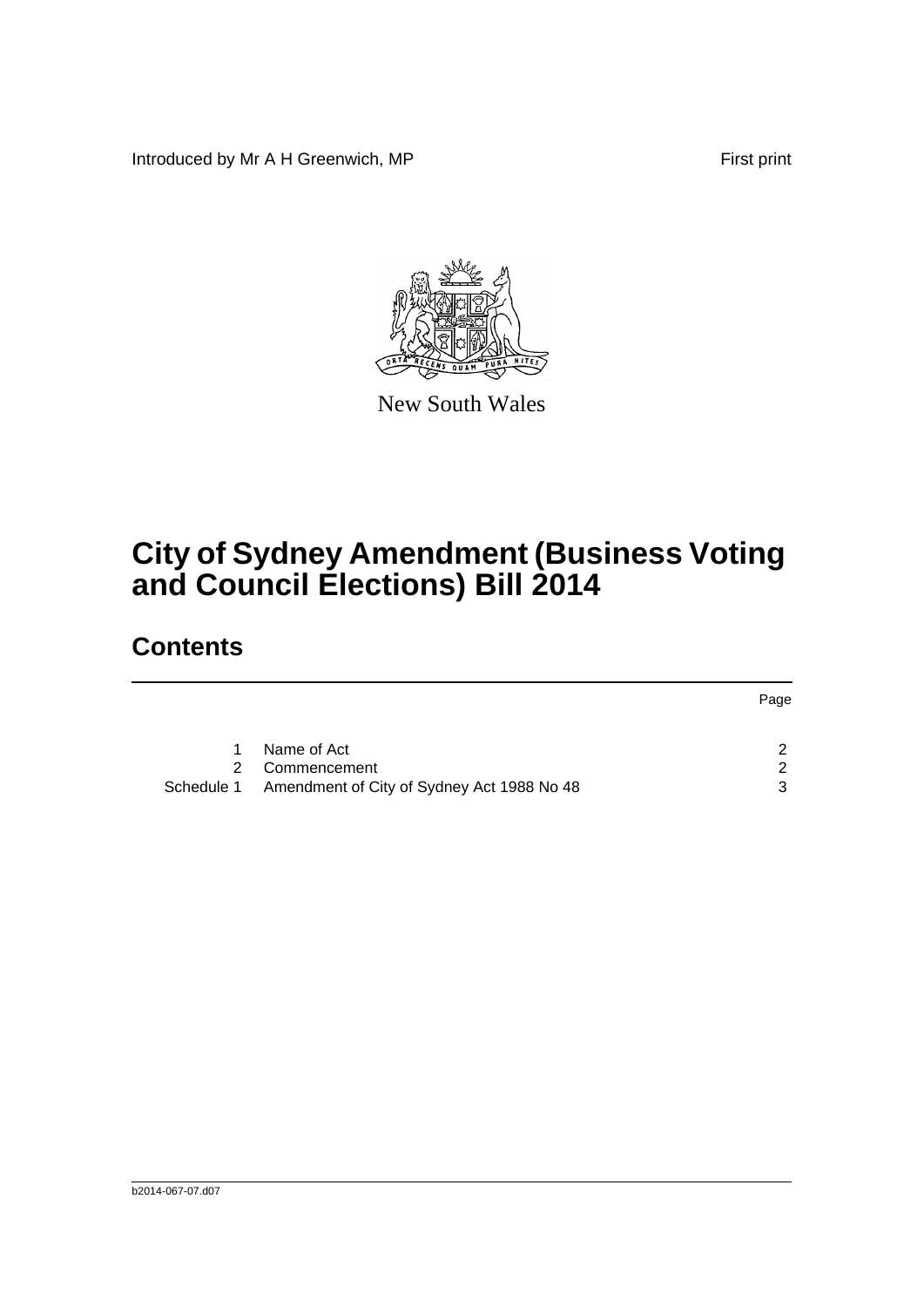

New South Wales

# **City of Sydney Amendment (Business Voting and Council Elections) Bill 2014**

No , 2014

#### **A Bill for**

An Act to amend the *City of Sydney Act 1988* in relation to the enrolment and voting in City of Sydney Council elections by non-residential voters and the conduct of those elections.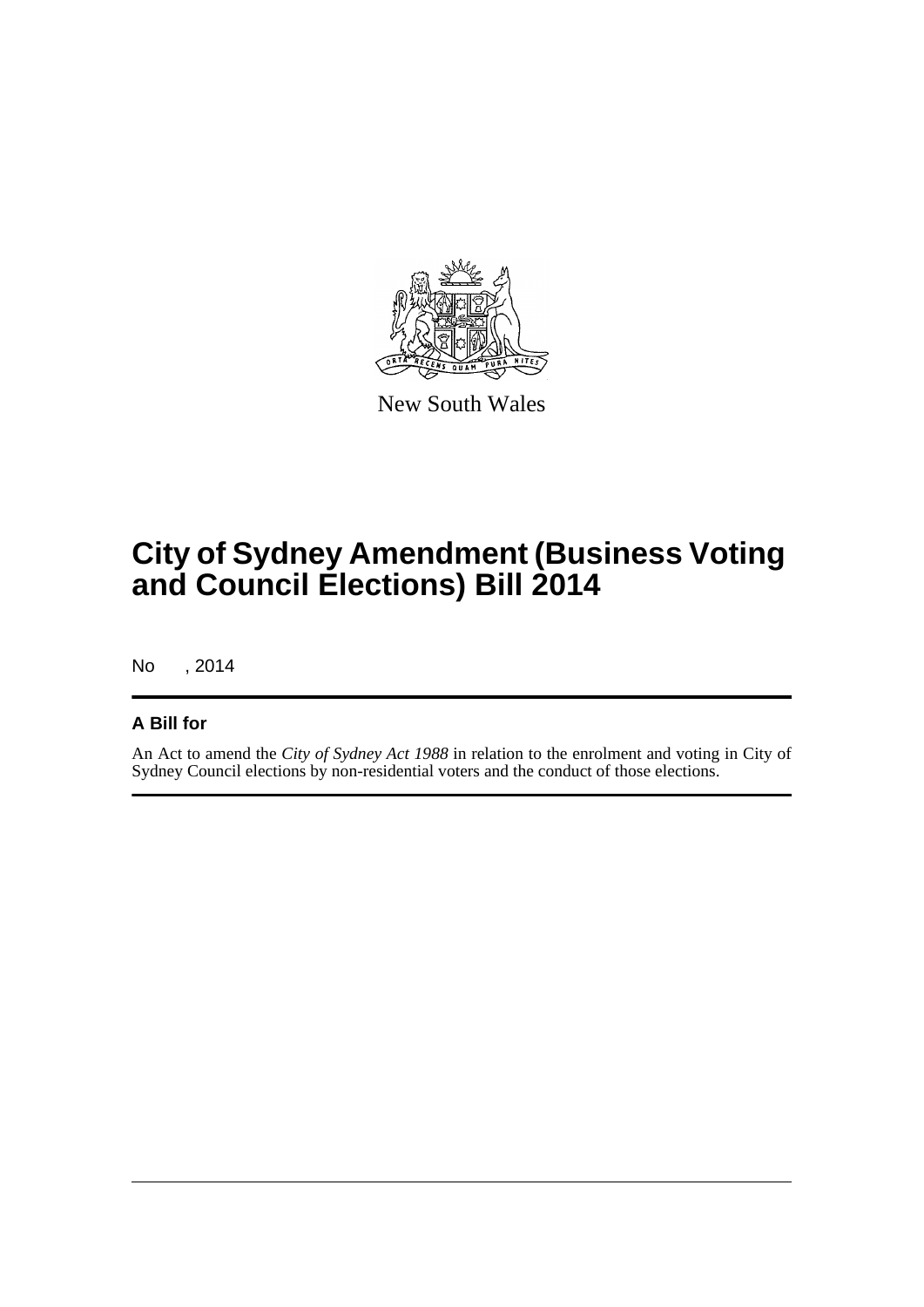City of Sydney Amendment (Business Voting and Council Elections) Bill 2014 [NSW]

<span id="page-4-1"></span><span id="page-4-0"></span>

| The Legislature of New South Wales enacts:                                                    |                     |
|-----------------------------------------------------------------------------------------------|---------------------|
| Name of Act                                                                                   | 2                   |
| This Act is the City of Sydney Amendment (Business Voting and Council Elections)<br>Act 2014. | 3<br>$\overline{4}$ |
| Commencement                                                                                  | 5                   |
| This Act commences on the date of assent to this Act.                                         | 6                   |
|                                                                                               |                     |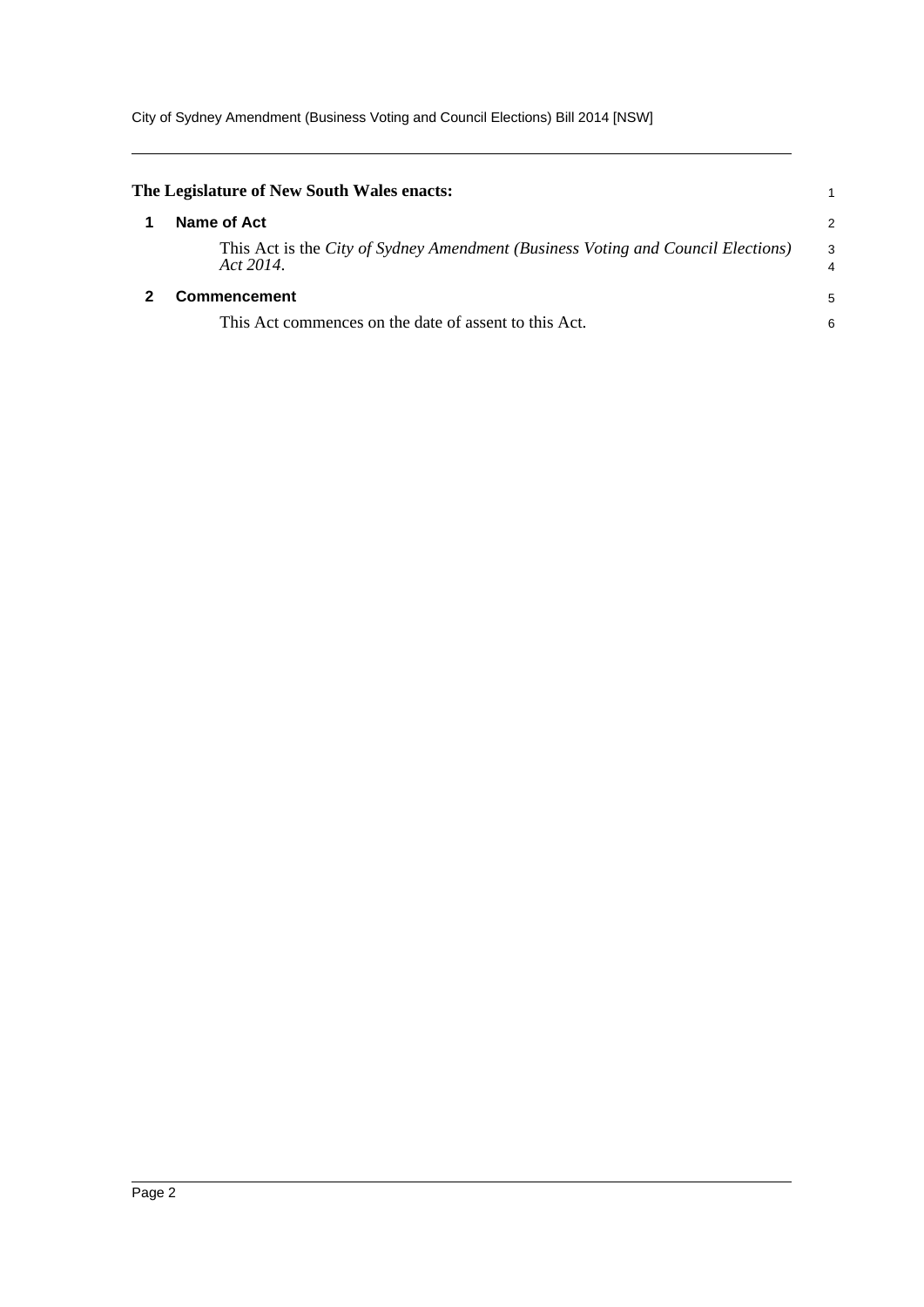<span id="page-5-0"></span>

|       | <b>Schedule 1</b>             |                                |     | Amendment of City of Sydney Act 1988 No 48                                                                                                                                                                                                                                                                                                                                                                                                                                                                                                   | 1                                |
|-------|-------------------------------|--------------------------------|-----|----------------------------------------------------------------------------------------------------------------------------------------------------------------------------------------------------------------------------------------------------------------------------------------------------------------------------------------------------------------------------------------------------------------------------------------------------------------------------------------------------------------------------------------------|----------------------------------|
| [1]   | <b>Section 14 Definitions</b> |                                |     |                                                                                                                                                                                                                                                                                                                                                                                                                                                                                                                                              | 2                                |
|       |                               | Insert after section $14(1)$ : |     |                                                                                                                                                                                                                                                                                                                                                                                                                                                                                                                                              |                                  |
|       |                               | (1AA)                          |     | In this Part:                                                                                                                                                                                                                                                                                                                                                                                                                                                                                                                                | 4                                |
|       |                               |                                |     | non-resident owners register and occupiers and ratepaying lessees register<br>have the same meanings as they have in section 17A.                                                                                                                                                                                                                                                                                                                                                                                                            | 5<br>6                           |
|       |                               |                                |     | the roll of non-resident owners of rateable land and the roll of occupiers and<br><i>ratepaying lessees</i> have the same meanings as they have in section 18A.                                                                                                                                                                                                                                                                                                                                                                              | $\overline{7}$<br>8              |
| [2]   | persons                       |                                |     | Section 15 Right to be enrolled as an elector—residents, business owners and other                                                                                                                                                                                                                                                                                                                                                                                                                                                           | 9<br>10                          |
|       |                               |                                |     | Insert at the end of section $15(1)$ :                                                                                                                                                                                                                                                                                                                                                                                                                                                                                                       | 11                               |
|       |                               |                                |     | Note. The owner of a business who leases land for that business in the City of Sydney<br>or otherwise occupies land for the purposes of that business will, if the owner meets<br>the requirements set out in section 14 (1) for those categories of elector, be entitled to<br>be an elector in City of Sydney elections. Also, the owner of a business in the City of<br>Sydney who owns the land on which the business is operated but who does not reside<br>on that land will be entitled to be an elector in City of Sydney elections. | 12<br>13<br>14<br>15<br>16<br>17 |
| $[3]$ |                               | Sections 17A and 18            |     |                                                                                                                                                                                                                                                                                                                                                                                                                                                                                                                                              | 18                               |
|       |                               | Insert after section 17:       |     |                                                                                                                                                                                                                                                                                                                                                                                                                                                                                                                                              | 19                               |
|       | <b>17A</b>                    |                                |     | Registers of non-resident owners, occupiers and ratepaying lessees                                                                                                                                                                                                                                                                                                                                                                                                                                                                           | 20                               |
|       |                               | (1)                            |     | The Electoral Commissioner must keep:                                                                                                                                                                                                                                                                                                                                                                                                                                                                                                        | 21                               |
|       |                               |                                | (a) | a register of persons who are entitled to be enrolled as electors as owners<br>of rateable land in the City of Sydney (the <i>non-resident owners</i><br><i>register</i> ), and                                                                                                                                                                                                                                                                                                                                                              | 22<br>23<br>24                   |
|       |                               |                                | (b) | a register of persons who are entitled to be enrolled as electors as<br>rate paying lessees or occupiers of rateable land in the City of Sydney<br>(the <i>occupiers and ratepaying lessees register</i> ).                                                                                                                                                                                                                                                                                                                                  | 25<br>26<br>27                   |
|       |                               | (2)                            |     | The registers are to contain the names of the persons who are so entitled and<br>who have made a claim to the Electoral Commissioner to be listed on the<br>relevant register. A claim may be made at any time.                                                                                                                                                                                                                                                                                                                              | 28<br>29<br>30                   |
|       |                               | (3)                            |     | Without limiting subsection $(2)$ , a register is:                                                                                                                                                                                                                                                                                                                                                                                                                                                                                           | 31                               |
|       |                               |                                | (a) | to contain the names of the persons and any other particulars determined<br>by the Electoral Commissioner, and                                                                                                                                                                                                                                                                                                                                                                                                                               | 32<br>33                         |
|       |                               |                                | (b) | in the case of a corporation or a firm, to contain the name and other<br>particulars of the nominated elector for the corporation or firm, and                                                                                                                                                                                                                                                                                                                                                                                               | 34<br>35                         |
|       |                               |                                | (c) | if requested by a person whose name is included on the register, to<br>indicate that the person does not wish to be included on a roll for an<br>election.                                                                                                                                                                                                                                                                                                                                                                                   | 36<br>37<br>38                   |
|       |                               | (4)                            |     | The Electoral Commissioner is to use the registers as the basis for the rolls<br>prepared under section 18A.                                                                                                                                                                                                                                                                                                                                                                                                                                 | 39<br>40                         |
|       |                               | (5)                            |     | The Electoral Commissioner is to make an up to date copy of each register<br>available for public inspection at any reasonable time during office hours at<br>the office of the Electoral Commissioner and at any other place determined by<br>the Electoral Commissioner.                                                                                                                                                                                                                                                                   | 41<br>42<br>43<br>44             |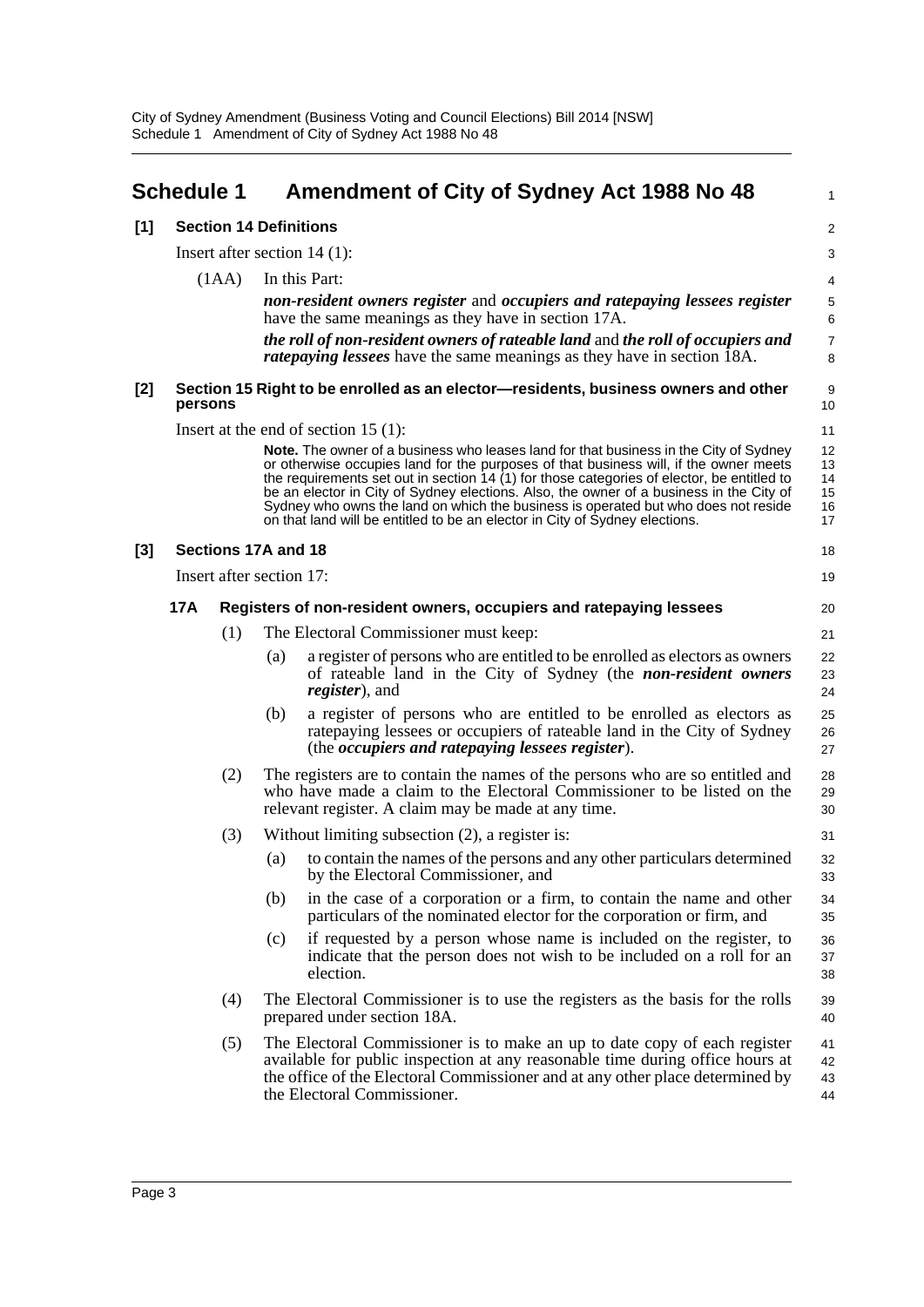|     |                                         | (6)                   |                          | The general manager of the City Council is to make an up to date copy of each<br>register available for public inspection at any reasonable time during office<br>hours at the office of the City Council.                                                                                                                                                                                                                                                                                              | 1<br>$\overline{c}$<br>3                |
|-----|-----------------------------------------|-----------------------|--------------------------|---------------------------------------------------------------------------------------------------------------------------------------------------------------------------------------------------------------------------------------------------------------------------------------------------------------------------------------------------------------------------------------------------------------------------------------------------------------------------------------------------------|-----------------------------------------|
|     |                                         | (7)                   |                          | Section 303 $(1)$ – $(4)$ of the Principal Act apply to or in respect of each register<br>in the same way as they apply to or in respect of the residential roll.<br>Note. Subsection (7) enables claims to be made to the Electoral Commissioner for<br>inclusion on a register or objections to be made to the inclusion of persons on a register<br>or to particulars on a register. It also enables an appeal against a decision of the<br>Electoral Commissioner relating to a claim or objection. | 4<br>5<br>6<br>$\overline{7}$<br>8<br>9 |
|     | 18                                      |                       | <b>Initial registers</b> |                                                                                                                                                                                                                                                                                                                                                                                                                                                                                                         | 10                                      |
|     |                                         |                       |                          | On the commencement of section 17A:                                                                                                                                                                                                                                                                                                                                                                                                                                                                     | 11                                      |
|     |                                         |                       | (a)                      | the non-resident owners register is taken to consist of the particulars<br>contained in the last roll of non-resident owners of rateable land for the<br>City of Sydney, and                                                                                                                                                                                                                                                                                                                            | 12<br>13<br>14                          |
|     |                                         |                       | (b)                      | the occupiers and ratepaying lessees register is taken to consist of the<br>particulars contained in the last roll of occupiers and ratepaying lessees<br>for the City of Sydney.                                                                                                                                                                                                                                                                                                                       | 15<br>16<br>17                          |
| [4] |                                         |                       |                          | Section 18A Electoral Commissioner to prepare roll of non-resident owners and roll<br>of occupiers and ratepaying lessees                                                                                                                                                                                                                                                                                                                                                                               | 18<br>19                                |
|     |                                         | section $18A(1)(a)$ . |                          | Omit "and have applied for the inclusion of their names on the roll for the election" from                                                                                                                                                                                                                                                                                                                                                                                                              | 20<br>21                                |
| [5] |                                         | Section 18A (1) (b)   |                          |                                                                                                                                                                                                                                                                                                                                                                                                                                                                                                         | 22                                      |
|     |                                         |                       |                          | Omit "and have applied for the inclusion of their names on the roll for the election".                                                                                                                                                                                                                                                                                                                                                                                                                  | 23                                      |
| [6] |                                         | Section 18A (1), note |                          |                                                                                                                                                                                                                                                                                                                                                                                                                                                                                                         | 24                                      |
|     |                                         |                       |                          | Insert after section $18A(1)$ :                                                                                                                                                                                                                                                                                                                                                                                                                                                                         | 25                                      |
|     |                                         |                       |                          | <b>Note.</b> Section 18B (5) requires the Electoral Commissioner not to include persons on<br>the roll if they elect not to be included, otherwise indicate they do not want to be<br>included or fail to respond to a request to confirm particulars.                                                                                                                                                                                                                                                  | 26<br>27<br>28                          |
| [7] | <b>Section 18B</b><br>29                |                       |                          |                                                                                                                                                                                                                                                                                                                                                                                                                                                                                                         |                                         |
|     | Omit the section. Insert instead:<br>30 |                       |                          |                                                                                                                                                                                                                                                                                                                                                                                                                                                                                                         |                                         |
|     | 18B                                     |                       |                          | Confirmation of enrolment and other matters                                                                                                                                                                                                                                                                                                                                                                                                                                                             | 31                                      |
|     |                                         | (1)                   |                          | The Electoral Commissioner is, not later than 90 days before the closing date<br>for an election, to contact all persons listed on the non-resident owners register<br>and the occupiers and ratepaying lessees register to confirm the particulars of<br>those persons for inclusion on the relevant roll for the election.                                                                                                                                                                            | 32<br>33<br>34<br>35                    |
|     |                                         | (2)                   |                          | The Electoral Commissioner may require those persons to provide particulars<br>that are sufficient to establish a right to be included on the roll and that they<br>could reasonably be expected to know or be able to ascertain.                                                                                                                                                                                                                                                                       | 36<br>37<br>38                          |
|     |                                         | (3)                   |                          | The Electoral Commissioner is, in contacting a person under this section, to<br>advise the person of the person's rights relating to elections that may be made<br>under this section.                                                                                                                                                                                                                                                                                                                  | 39<br>40<br>41                          |
|     |                                         | (4)                   | elect:                   | A person contacted by the Electoral Commissioner under this section may                                                                                                                                                                                                                                                                                                                                                                                                                                 | 42<br>43                                |
|     |                                         |                       | (a)                      | not to be included on a roll for the election, or                                                                                                                                                                                                                                                                                                                                                                                                                                                       | 44                                      |
|     |                                         |                       | (b)                      | to vote in person rather than by postal vote.                                                                                                                                                                                                                                                                                                                                                                                                                                                           | 45                                      |

 $[5]$ 

**[6]** 

**[7] Section 18B**